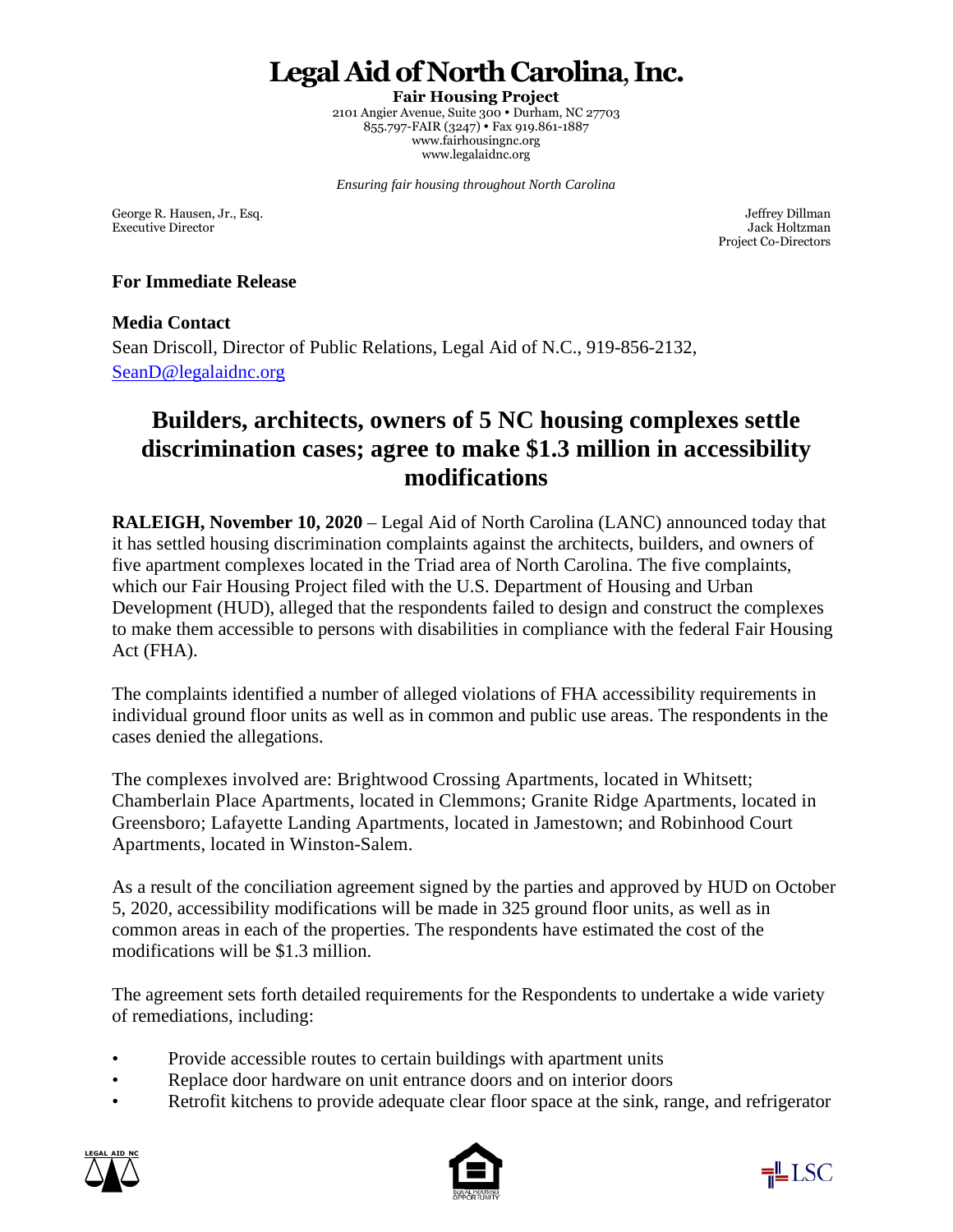- Retrofit the bathroom sink cabinets to allow adequate clear floor space
- Ensure that thermostats, light switches, and least one electrical outlet in each room meet required height accessibility requirements
- Upon request of a tenant with a disability, install grab bars in bathrooms
- Retrofit doors within clubhouses and similar common areas
- Retrofit garages to comply with accessibility requirements
- Reassign mailboxes to increase accessibility
- Retrofit laundry rooms to provide accessible routes and door hardware

• Reposition or make changes in the access to playgrounds, pool areas, volleyball and

tennis courts, dog parks, and other recreation areas so they have accessible routes

In addition to the accessibility modifications, employees of the builders, architects and owners with direct responsibility for the design and construction of covered multi-family dwellings will undergo training on relevant sections of both the Fair Housing Act and Americans with Disabilities Act.

Jeffrey Dillman, co-director of the Fair Housing Project, noted that the accessibility provisions of the Fair Housing Act are of great importance to people with disabilities, stating, "Accessible housing is an essential means of ensuring that people with disabilities are able to fully participate in the community. Designers and builders must ensure that housing meets these modest federal accessibility requirements, in addition to state and local codes."

The cases were filed with HUD in June 2017. The cases arose from accessibility testing performed by Legal Aid's Fair Housing Project, which uncovered the alleged violations.

The Fair Housing Act prohibits discrimination in housing because of disability. Among other things, it requires all multifamily housing constructed after March 13, 1991, to have basic exterior and interior accessibility features. The requirements apply to units, as well as for public and common use areas, such as a leasing office, clubhouse, parking, dumpsters, mailboxes, picnic areas, and other site features or amenities.

The respondents in the case are BSC Holdings, Inc., Chamberlain Place Apartments, LLC, Granite Ridge Investments, LLC, Robinhood Court Apartment Homes, LLC, Lafayette Landing Apartments and Villas, LLC, Brightwood Crossing Apartments, LLC, Salem Commercial Contracting, L.L.C., dBF Associates, Architects, Inc., Windsor Contracting, LLC, and Erskine-Smith Architecture, PLLC.

Legal Aid was represented in these cases by Jack Holtzman, an attorney with the North Carolina Justice Center, a public interest law firm located in Raleigh. Legal Aid of North Carolina's involvement in this litigation was made possible in part by a grant from the U.S. Department of Housing and Urban Development's Fair Housing Initiatives Program.

Individuals may obtain information about fair housing by contacting the Fair Housing Project of Legal Aid of North Carolina at (855) 797-3247.

# # #